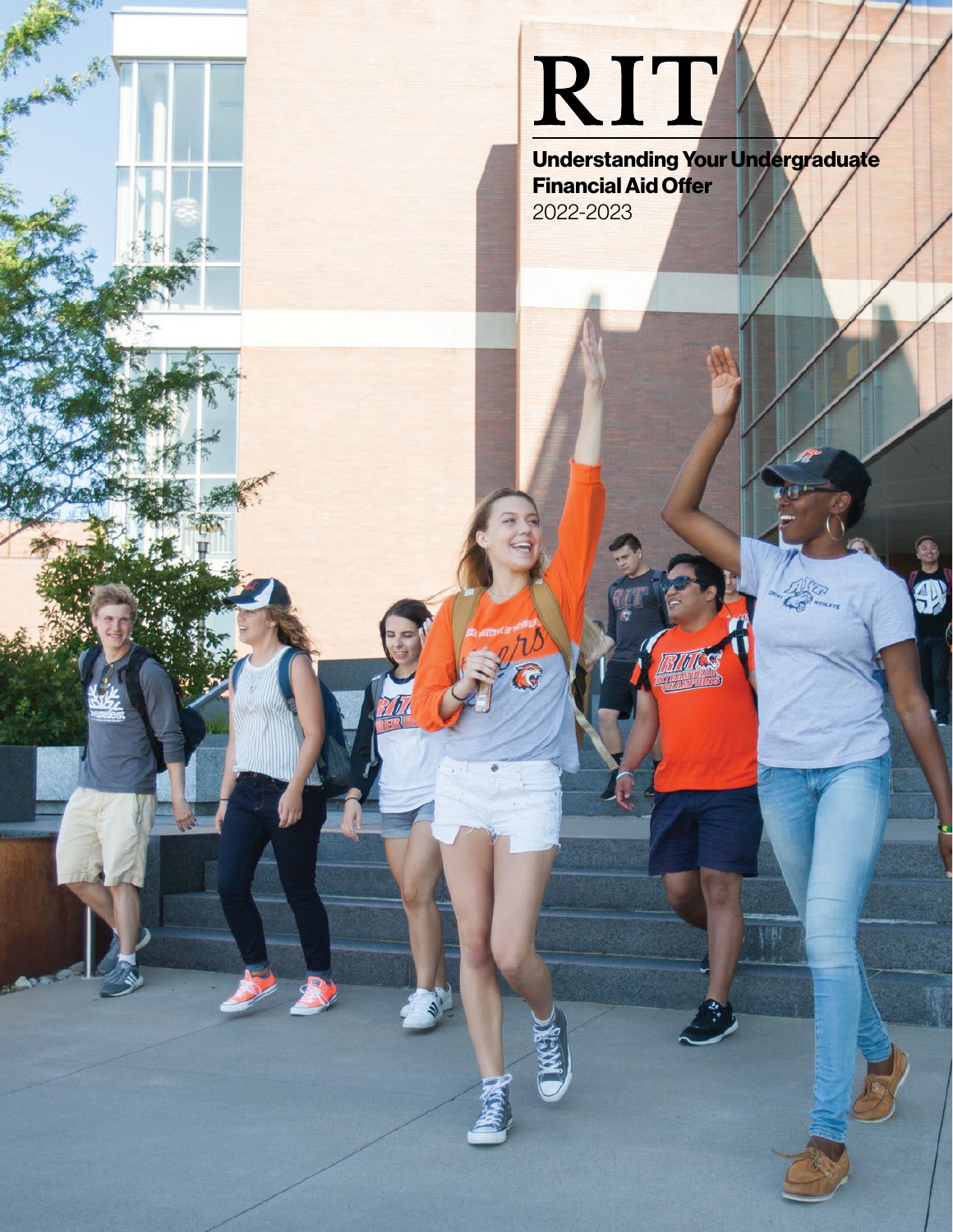#### **Contents**

- 1 [Your Financial Aid Offer](#page-2-0)
- 1 [How Your Financial Aid is Determined](#page-2-0)
- 2 [RIT/NTID Grants and Scholarships](#page-3-0)
- 2 [Federal and State Grants](#page-3-0)
- 3 [Loans](#page-4-0)
- 4 [Other Options](#page-5-0)
- 4 [Student Employment](#page-5-0)
- 4 [Circumstances That Don't Appear On](#page-5-0)  [The FAFSA](#page-5-0)
- 4 [Revision of Aid Offers](#page-5-0)
- 4 [RIT eServices](#page-5-0)
- 5 [Disbursement of Aid](#page-6-0)
- 5 [Cooperative Education \(Co-op\)](#page-6-0)
- **5** [Your Responsibilities](#page-6-0)

#### Contacting Us

**Office of Financial Aid and Scholarships** 56 Lomb Memorial Drive Rochester, NY 14623-5604 585-475-2186 (phone) 585-475-7270 (fax) *[ritaid@rit.edu](mailto:ritaid@rit.edu)* (RIT email) Or visit *[rit.edu/financialaid](http://rit.edu/financialaid)*

## **Congratulations** on your admission to RIT!

At RIT, we believe that an innovative, creative, relevant education should be affordable and accessible to all students. We invest more than \$200 million of RIT funding in our students and distribute another \$200 million from other resources to assist students to meet the costs of an RIT education. We recognize the critical role that financial aid plays in your choice of schools to attend.

Our goal is to help you understand how your aid award is determined and what types of aid are included.

Please review your Financial Aid Offer letter carefully and use this booklet as a guide to understanding your award and funding sources. Also, pay careful attention to the section on Your Responsibilities (beginning on p. 5) and the checklist below. We want to make your financial aid experience as uncomplicated as possible and are ready to assist you. Please do not hesitate to contact us with any questions you have. I look forward to welcoming you as part of the RIT family.

Sincerely, Meaghan M. Drumm Executive Director Office of Financial Aid and Scholarships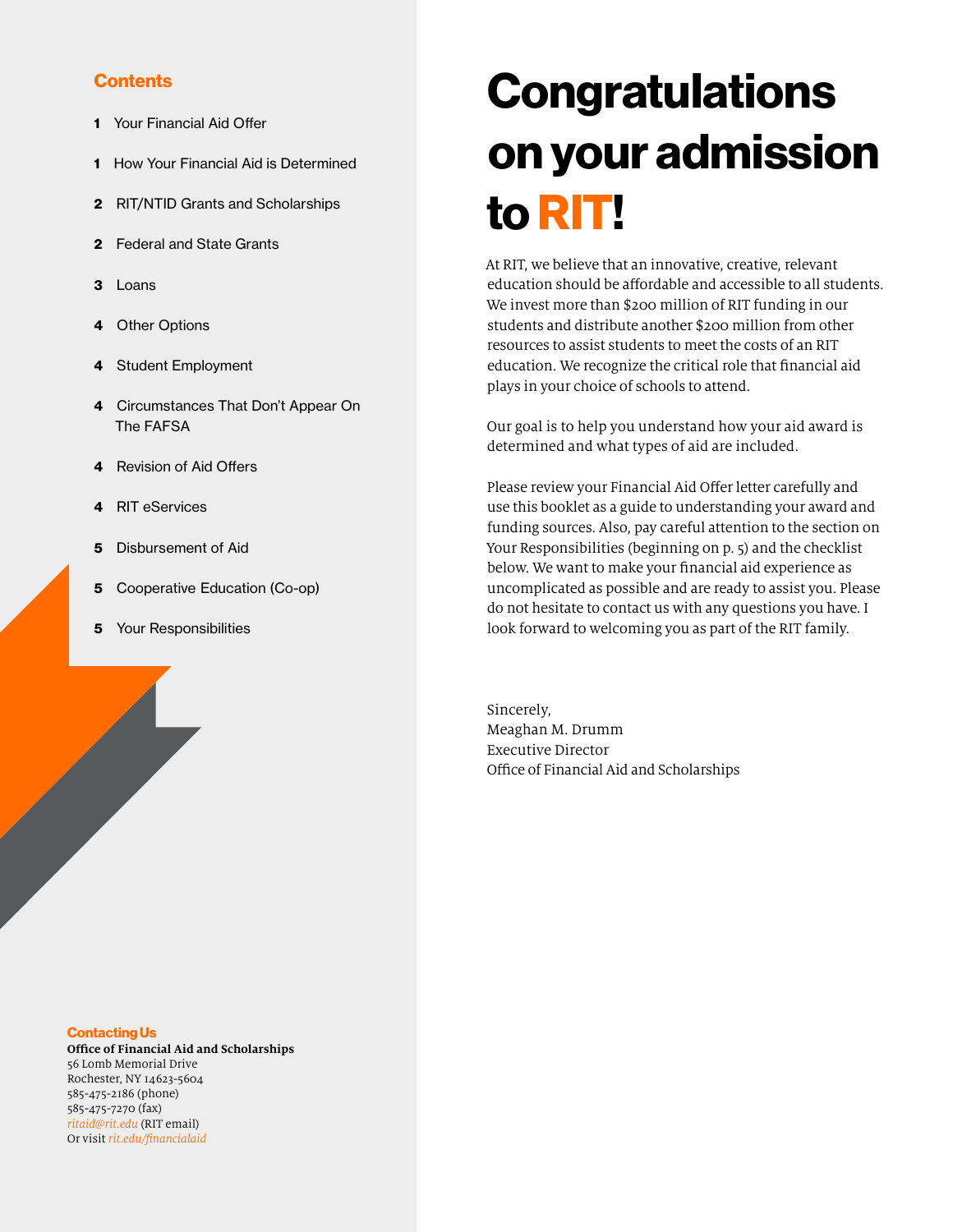#### <span id="page-2-1"></span><span id="page-2-0"></span>Financial Aid Checklist

- √ Review your Financial Aid Offer letter. Read this guide. Contact us if you have any questions.
- √ If "Estimated NYS TAP Award" is listed on your Financial Aid Offer letter, apply at *[TAPweb.org](http://TAPweb.org)* if you have not already done so.
- √ If "Estimated Voc Rehab" is listed on your Financial Aid Offer letter, contact the Vocational Rehabilitation Office near your home to apply for VR support.
- √ Report to the Office of Financial Aid and Scholarships any outside awards or educational benefits/assistance not listed on your Financial Aid Offer letter by submitting the Outside Assistance/Scholarship Report, available on our website listed under the Aid Forms.

#### After submission of your admission deposit:

- √ Activate your RIT computer account. Log in to RIT eServices at *[rit.edu/eservices](https://www.rit.edu/eservices/)* to accept, decline, or reduce your financial aid offers.
- √ If accepting a Federal Direct Loan, complete the required Loan Agreement (Master Promissory Note/MPN) and Loan Entrance Counseling at *[studentaid.gov](http://studentaid.gov)*.
- √ In RIT eServices under the "Financial Aid & Scholarships" section, check for any Additional Requirements you need to complete.
- √ Report to the Office of Financial Aid and Scholarships any outside awards or benefits not previously listed on your most recent Financial Aid Offer letter using your eServices access. Once logged in, click on the "Report Other Aid" on the left-hand toolbar.
- √ Check your RIT email account regularly. This is our most common means of communicating critical financial aid news to you when you are enrolled. You can also check your financial aid status at *[rit.edu/eservices](https://www.rit.edu/eservices/)*.

#### Your Financial Aid Offer

Your Financial Aid Offer letter provides important information regarding:

- Expenses that make up your estimated Cost of Attendance
- Financial aid sources and amounts
- Net price after grants, scholarships, **and loans** are deducted from billable costs
- Next steps

The aid included in your Financial Aid Offer letter comes from a variety of sources and may include grants, scholarships, vocational rehabilitation benefits, student loans, and/or parttime employment. These funds are provided by federal and state agencies, as well as by RIT/National Technical Institute for the Deaf (NTID) and private donors.

Please note:

- Grants, scholarships, and vocational rehabilitation are considered gift aid, and do not have to be repaid.
- Student loans must be repaid with interest.
- Student employment allows you to earn money at a job while attending school.

#### How Your Financial Aid is Determined

At RIT, we believe that the primary responsibility for funding higher education costs belongs with the student, and in the case of a dependent student, with the student's family. RIT assists students by offering federal, state, and institutional aid programs administered by the Office of Financial Aid and Scholarships. Some programs require individuals show need for assistance beyond whatever financial contribution can be reasonably expected from students and their families. We also recognize student accomplishment through our merit-based programs that do not consider financial need.

Your eligibility for need-based aid programs is based on the difference between the estimated costs associated with attending RIT and your Expected Family Contribution (EFC). Estimated costs include amounts for tuition, fees, room, board, books, supplies, transportation, and personal expenses. If you plan to live at home with your parents and commute to RIT, your cost of attendance will not include room and board.

Your EFC is a number that is used to determine your eligibility for federal student financial aid. It is not the amount of money you (or your family) will have to pay for college. The EFC is a number calculated by the U.S. Department of Education using information you provided on your Free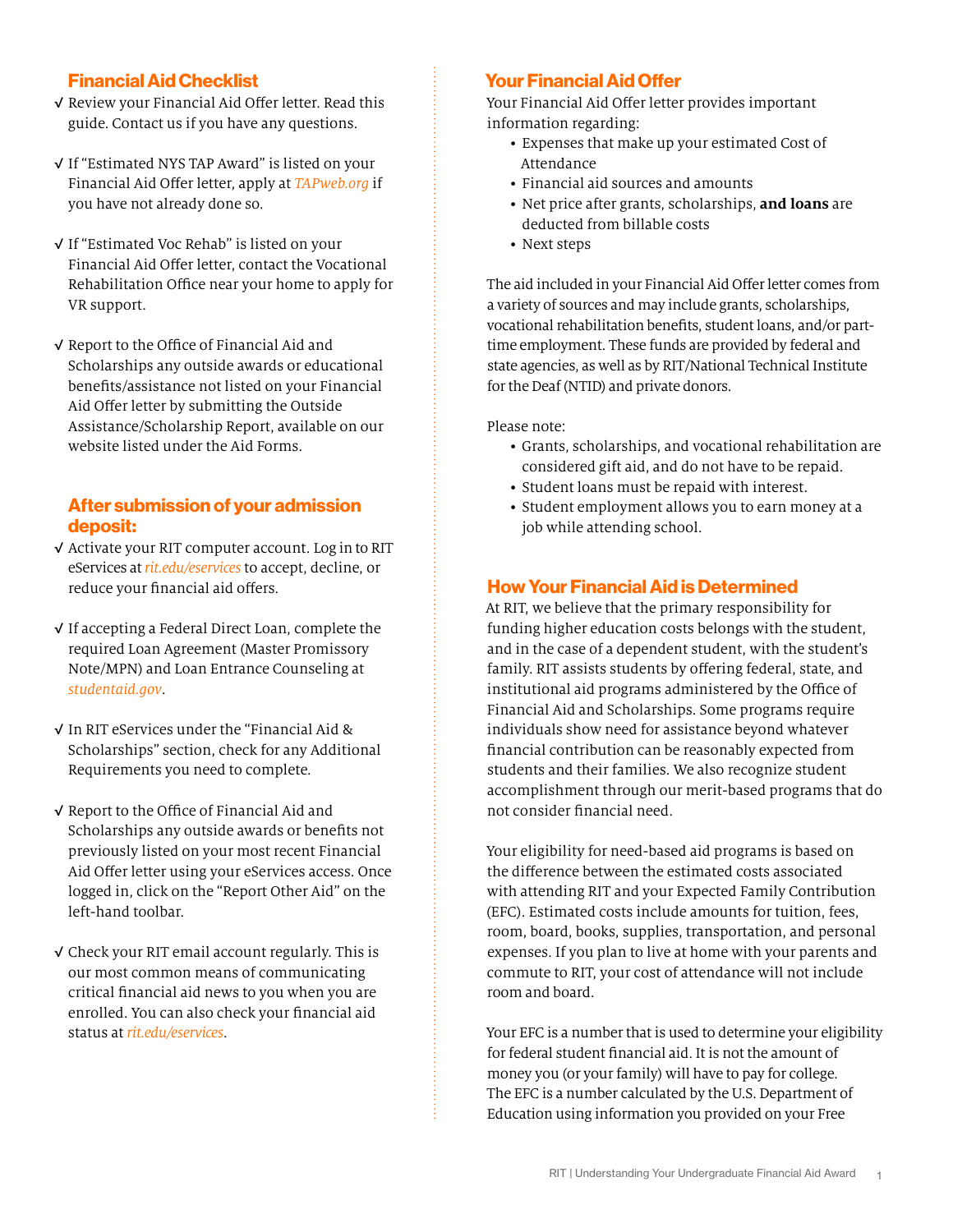#### <span id="page-3-0"></span>Application for Federal Student Aid (FAFSA). **Your Estimated Cost to Attend RIT may differ from the Department of Education Expected Family Contribution (EFC).**

The specific combination of need-based federal, state, and RIT-sponsored financial aid programs on your offer letter is based on your financial need and the availability of funds.

To determine your overall Estimated Cost to Attend RIT, we use this formula:

- Total Estimated Cost of Attendance\*
- Total Financial Aid
- = Estimated Cost to Attend RIT

\* Includes tuition, fees, room/board, books/supplies, personal expenses, and transportation costs outlined on your award notice.

#### RIT/NTID Grants and Scholarships

**RIT and NTID Grants** are awarded by the Office of Financial Aid and Scholarships. Offer amounts are based on demonstrated financial need.

**Merit-Based Scholarships** are awarded by RIT and NTID, recognizing a student's academic and extracurricular achievements prior to enrolling at RIT:

- RIT Presidential Scholarships
- RIT Founders Scholarships
- RIT Trustee Scholarships for transfer students
- NTID Academic Excellence Scholarship
- NTID President's Scholarship for Academic Excellence
- Other RIT and NTID merit-based awards

Upperclass students may receive merit-based scholarships such as the Nathaniel Rochester Society Scholarship based upon their academic achievements while enrolled.

The combined value of RIT/NTID merit-based scholarships and RIT need-based grants may not exceed tuition.

#### **Renewal Criteria**

 RIT/NTID grants and scholarships are renewed as long as the student is enrolled full-time (at least 12 credits per semester/term), is making progress toward degree requirements, and meets all other eligibility criteria. Grants are renewed as long as the student continues to demonstrate financial need as determined by the Office of Financial Aid and Scholarships.

Requests for extending RIT Grants and Scholarships more than two semesters beyond the normal program completion time-frame will be reviewed.

**Merit-based scholarships renewal criteria are provided to the recipient under separate notification.** Additional information is available at *[rit.edu/admissions/aid](http://rit.edu/admissions/aid)*. Click on Scholarships and Loans.

**Restricted and Endowed Scholarships** are awarded by RIT based on the donor's criteria. These scholarship funds are contributed by alumni and friends of RIT who are interested in financially helping students attend RIT. A separate application is not required. A number of these scholarships are from donors who would like to hear from the recipients. If you receive an award from a restricted and/or endowed scholarship, you will be notified of the source of your scholarship and you may be asked to write a note of thanks.

#### Federal and State Grants

**Federal Pell Grant**—Need-based aid that we have estimated using information provided on the FAFSA. Students are limited to 12 semesters of full-time eligibility or the parttime equivalent.

**Federal Supplemental Educational Opportunity Grant (SEOG)**—Awarded to Pell Grant eligible students who demonstrate exceptional financial need. Not all Pell Grant recipients will receive SEOG due to limited funding.

#### **New York State Tuition Assistance Program (TAP)**

**and Scholarships** are for students meeting residence, income, academic, and/or other requirements, established by New York state. The amount shown is estimated based on the data you provided on your FAFSA. If you have not already done so, you will need to complete the Express TAP Application (ETA) provided by New York's Higher Education Services Corporation (HESC); you may apply online at *[TAPweb.org](http://www.TAPweb.org)*. HESC will send a certificate electronically or by mail, indicating the actual amount of your award.

**Vocational Rehabilitation Assistance (also known in some states as ACCESS, DVR, MRC, OVR, and VR)** is provided by state agencies to residents who meet specific requirements. Contact the Vocational Rehabilitation Office near your home to apply for VR support. If you appear to be a candidate for support, you will see estimated VR included in your financial aid offer.

There is no national standard for determining VR support. Each state agency has its own method for determining awards. If the actual amount of VR support you receive is different from the estimated amount on your Financial Aid Offer letter, you are required to provide us with confirmation from your VR counselor. RIT will make any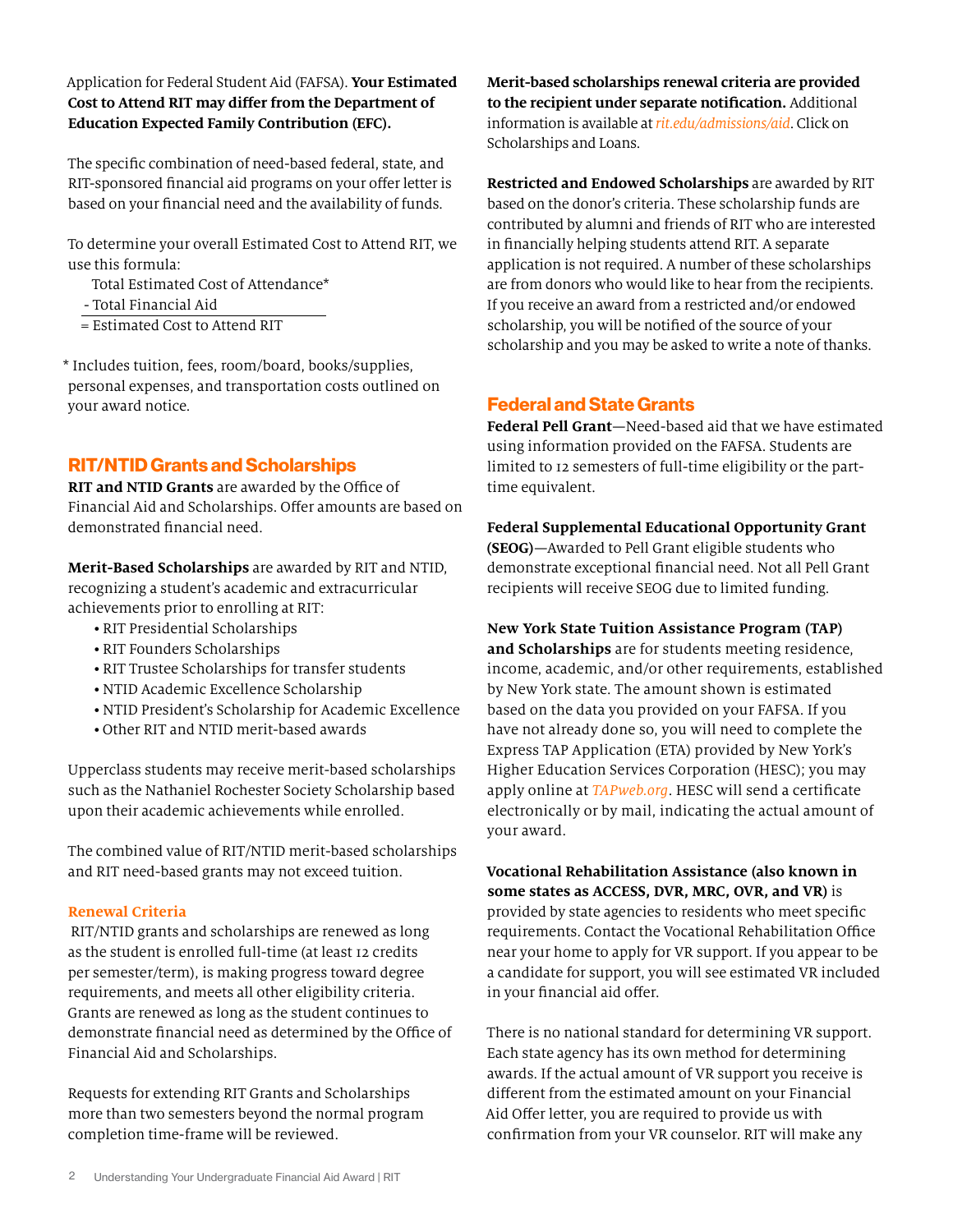<span id="page-4-0"></span>required adjustments to your offer. All NTID students who apply for financial aid are expected to also apply for VR assistance. If an estimated VR amount is included in your Financial Aid Offer and you did not apply for VR support through your state agency, RIT will not use RIT funding to replace any estimated VR funds.

For more information about VR and a state-by-state directory of VR agencies, *[rit.edu/ntid/tuition/vr](http://rit.edu/ntid/tuition/vr)*.

#### Loans

**Federal Direct Subsidized Loan**—Subsidized means that the federal government pays the interest on your behalf while you attend college at least half-time and six months thereafter. Eligibility is based on financial need. The Department of Education may retain a percentage (currently 1.057%) of the amount you borrow for an origination fee. The 2021-2022 Direct Loan interest rate is 3.73%.

You will repay interest plus principal beginning 6 months after you graduate or cease to be enrolled on a half-time basis. The monthly payment varies depending on the total amount borrowed. The standard repayment term is 10 years.

**Federal Direct Unsubsidized Loan**—Unsubsidized means that the federal government does not pay the interest on your behalf while you attend college at least half-time. You are responsible for the accrued interest while you are in school. Should you choose not to make payments while you are in school, interest accrued will be added to the principal amount borrowed. Eligibility is based on the cost

of attendance minus other aid awards. The annual interest rate and loan origination fee are the same as the subsidized loan program.

Repayment of the Federal Direct Unsubsidized Loan interest begins immediately after disbursement (unless you elect not to make payments). Repayment of interest plus principal begins 6 months after you graduate or cease to be enrolled at least half-time. The monthly payment varies depending on the total amount borrowed. The standard repayment term is 10 years.

#### **Annual/Aggregate Combined Federal Direct Loan**

**Eligibility**—Freshman: \$5,500 with no more than \$ 3,500 from the subsidized program. Sophomore: \$6,500 with no more than \$4,500 from the subsidized program. Junior and beyond: \$7,500 with no more than \$5,500 from the subsidized program.

Additional unsubsidized loan is available for independent students or dependent students whose parents are denied the PLUS loan: Freshman/Sophomore: \$4,000; Junior and beyond is \$5,000.

The aggregate loan limit that may be borrowed for a dependent undergraduate student is \$31,000 with no more than \$23,000 in subsidized loans. The aggregate loan limit for an independent student is \$57,500 with no more than \$23,000 in subsidized loans.

For more information on federal loan programs, visit *[studentaid.gov](http://studentaid.gov)*.

|                                      | <b>Federal Direct PLUS Loan</b>                                                                                                                                                                                               | <b>Alternative Loans</b>                                                                                                                     |
|--------------------------------------|-------------------------------------------------------------------------------------------------------------------------------------------------------------------------------------------------------------------------------|----------------------------------------------------------------------------------------------------------------------------------------------|
| <b>Borrower</b>                      | Parent or stepparent of a dependent undergraduate<br>student.                                                                                                                                                                 | Student is the borrower with a credit-worthy cosigner.<br>Student borrower must be at least 18 years old.                                    |
| <b>Credit Review</b>                 | Borrower usually approved unless has adverse credit<br>history. No minimum income test.                                                                                                                                       | Comprehensive credit review process required.<br>including credit scoring and/or income to debt ratio.                                       |
| <b>Interest Rate</b>                 | 6.28%, fixed. Effective July 1, 2021.                                                                                                                                                                                         | Varies by lender. Ranges 3.25-12.99%                                                                                                         |
| <b>Capitalization</b><br>of Interest | Once at repayment.                                                                                                                                                                                                            | Can be as often as monthly.                                                                                                                  |
| Fees                                 | A 4.228% origination fee is deducted from each<br>disbursement.                                                                                                                                                               | Varies by lender. Consider lenders that do not charge<br>an origination fee.                                                                 |
| <b>Repayment</b>                     | Repayment begins 60 days after loan is disbursed,<br>unless borrorwer requests interest capitalization while<br>student is enrolled at least half-time. Have 10-25 years<br>to repay, depending on repayment option selected. | Payments may be deferred while a student is enrolled<br>at least half-time with capitalization of interest.<br>Repayment may be 10-25 years. |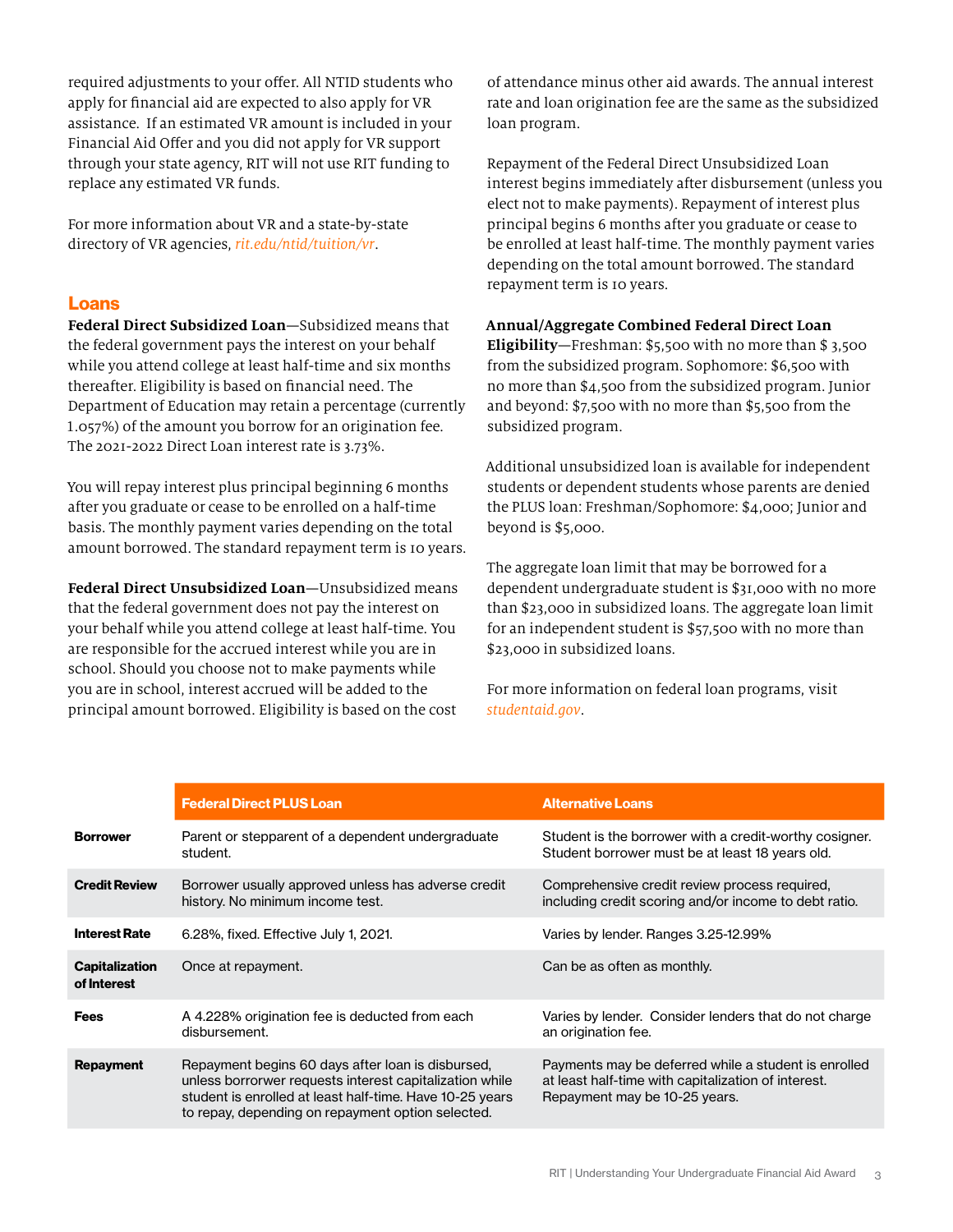#### <span id="page-5-0"></span>Other Options

Many students/parents utilize other resources to meet the remaining cost after all financial aid has been considered such as Federal Direct Parent PLUS loans, alternative educational loans, and tuition payment plans. For more information, please review our *RIT—An Affordable Investment* and our *Financial Aid and Scholarships* brochures on our website (*[rit.edu/financialaid](http://rit.edu/financialaid)*) under the heading "Financial Resources"; "Publications & Bulletins".

#### Student Employment

There are a variety of on-campus employment opportunities for RIT students. The hourly rate of pay is dependent upon the skill or experience required for the job. On average, students work 10 – 12 hours per week. Student employees are paid bi-weekly, usually via direct deposit, and these earnings are taxable. Most students use their earnings to pay for books, travel,and personal expenses rather than for tuition and fees. Student employment opportunities and wage information can be viewed at *[rit.edu/seo](http://rit.edu/seo)*.

**Federal Work-Study** is a federally funded work program based on financial need. Depending on availability, some students may be able to work in community servicerelated positions.

**RIT Campus Employment** provides an opportunity to work part time on campus even if you do not demonstrate financial need for the Federal Work-Study program.

**An offer of either of these programs is not a guarantee of a job. The potential earnings from your work award will not be credited to your student account or considered as an anticipated payment for billing purposes. Earnings are paid directly to you, bi-weekly for hours worked; therefore, we advise you (and your parents) not to consider any Federal Work-Study or Campus Employment award as money available to pay for school expenses at the beginning of each semester. Federal Work-Study or Campus Employment earnings may be used at your discretion.**

#### Circumstances That Don't Appear On The FAFSA

If unusual circumstances have occurred since filing your FAFSA, please complete a 2022-2023 Changed Family Circumstance form (available under the heading "Aid Forms" at *[rit.edu/financialaid](http://rit.edu/financialaid)*). This document assists us in determining if any change in your current financial aid is possible. We will review your information and respond to you in writing.

#### Revision of Aid Offers

The Office of Financial Aid and Scholarships reserves the right to revise your aid according to federal, state, and institutional policies and regulations. Your aid may be revised when there are changes in your originally reported information and/or when you receive additional assistance (i.e., outside scholarships, tuition remission, employee tuition support, vocational rehabilitation support, veterans benefits). Other awards that you receive that do not include renewability information will be assumed to be non-renewable until we are notified that the award is renewable. The total value of your reported outside aid will be disbursed your first term enrollment at RIT unless the donor specifies otherwise.

Generally, outside aid will be treated as follows:

First, reduce unmet need. Unmet need is determined by taking your Cost of Attendance minus your federal Expected Family Contribution (EFC) minus other aid sources.

Next, if the outside aid exceeds your unmet need, the outside aid will replace need-based federal sources (e.g., Federal Work-Study, SEOG, and/or Federal Direct Subsidized Loan programs).

Finally, if there is still outside aid unaccounted, we will replace existing RIT need-based aid rounded up to the nearest \$50 increment. It is not necessary for you to report outside awards that are on your most recent Financial Aid Offer letter.

**The sum of all scholarships and grants (including VR support) cannot exceed your Cost of Attendance.** We may verify the accuracy of information reported on your initial and/or subsequent FAFSA applications and supporting documentation. Please note that your award eligibility may change after this comparison. You will receive an email with instructions on how to view your revised aid award(s).

#### RIT eServices

eServices access occurs after payment of the admission deposit and continues as long as you are enrolled. Financial Aid Self-Service can be accessed through eServices at *[rit.edu/eservices](https://www.rit.edu/eservices/)*. You can log in with your RIT computer account and provide access for up to three users (parent, guardian, sponsor, other). Authorized users can view and pay tuition as well as view grades and class schedule. In addition, the "Financial Aid & Scholarships" section of eServices enables students and authorized users to check the status of a Financial Aid Offer, check for missing or incomplete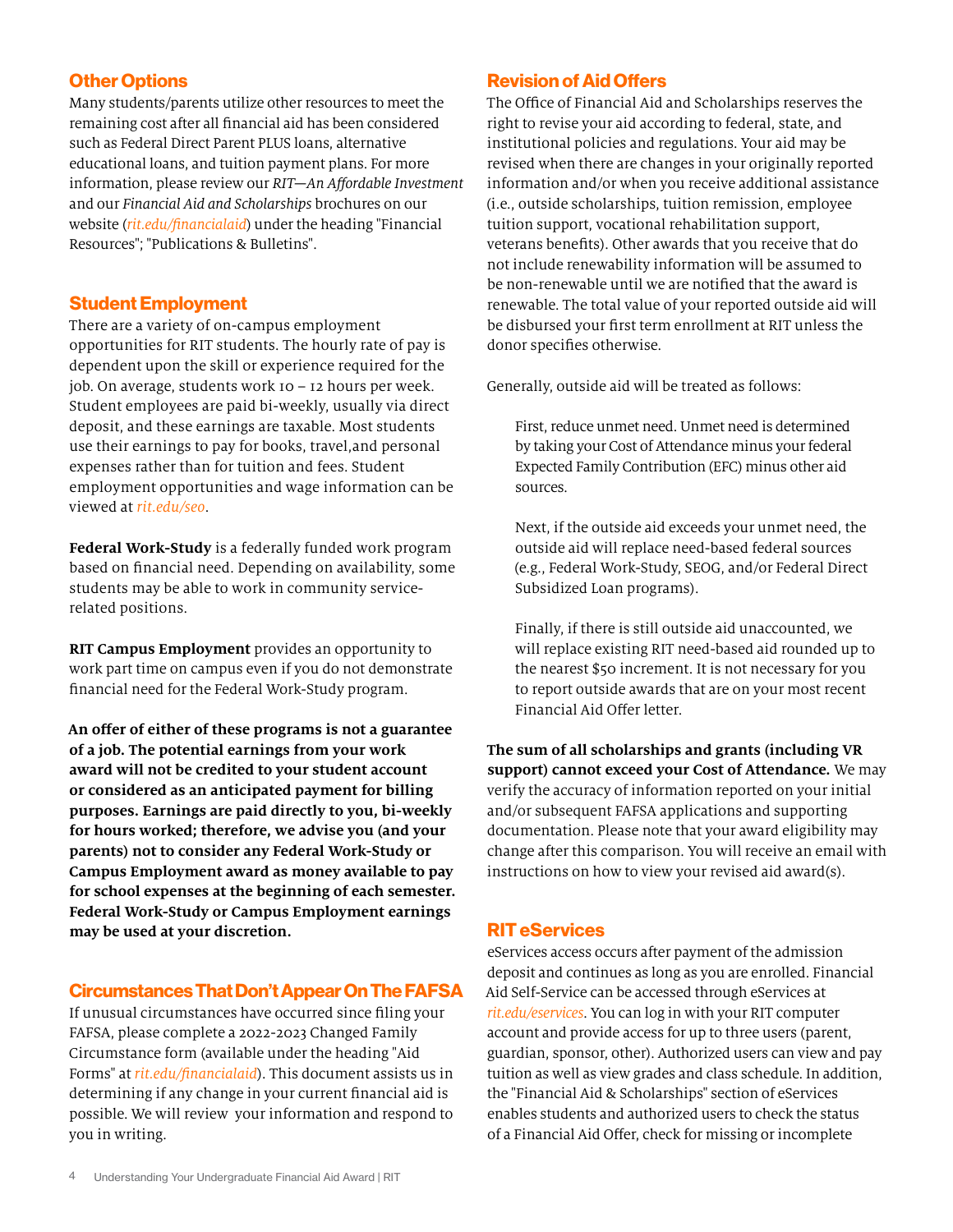<span id="page-6-0"></span>documents, get a detailed explanation of each type of award offered, and calculate the cost of attendance. Students may also report outside assistance/scholarship information.

#### Disbursement of Aid

With the exception of Federal Work-Study, all other aid sources disburse after the semester drop/add period has ended. **All requirements for a particular aid source must be met before disbursement can occur.** Summer term financial aid disburses late June/early July. **Given these disbursement dates, remember that you will need to bring money for books, supplies, personal expenses, and transportation.** While you are not billed for these expenses, you should anticipate them as part of your overall costs. If your financial aid exceeds your student account charges, you may use the excess funds for these other educational expenses.

#### Cooperative Education (Co-op)

During your academic career at RIT, you may have the opportunity to have a co-op experience related to your field of study for which you will be paid. Your earnings are not considered when determining your federal or institutional financial aid eligibility in a future semester. You will not be charged tuition while on co-op, and you may use Federal Pell Grant funds and Federal Direct Student Loans while on co-op if you are eligible. Visit *[rit.edu/coop](http://rit.edu/coop)* for additional information.

#### Your Responsibilities

- Once you pay your admission deposit you may activate your RIT computer account. This will allow you access to the RIT eServices where you may accept/decline/ reduce any offer of federal loans or Work-Study.
- Promptly report any outside assistance/scholarship awards to the Office of Financial Aid and Scholarships, using the eServices portal or by completing the Outside Assistance Scholarship Report. Federal regulations require that outside awards be taken into consideration when determining your overall aid eligibility. Refer to Revision of Aid Awards on page 4 for more information. RIT reserves the right to adjust your aid package.
- If you have been awarded federal aid and you have decided to attend RIT, we may need to verify that the information on your FAFSA is accurate. We will advise you of what items you are required to submit. We strongly encourage you to use the IRS Data Retrieval

Tool (DRT) to import your tax return information into your FAFSA to ensure accuracy and reduce the burden on you to submit additional forms to us. To do this, sign in to your FAFSA as a "Returning User" and select the IRS DRT.

- •You must maintain Satisfactory Academic Progress (SAP), as defined on RIT's Financial Aid website (*[rit.edu/sap](http://www.rit.edu/sap)*) There are different standards for federal aid programs, New York State TAP, and RIT-sponsored awards. These standards assure you are making progress toward your degree. Failure to meet these standards may make you ineligible for these aid sources.
- It is assumed that you will be enrolled as a fulltime student (at least 12 credits per semester/term). Changing your enrollment to less than full time may result in a reduction or elimination of your aid.
- **•Apply for financial aid every year by completing the FAFSA prior to the annual published deadline dates for full consideration of available funding. Paper Financial Aid Offer letters are not provided unless you opt out of electronic communications.**

PLEASE REVIEW THE [CHECKLIST ON PAGE 1.](#page-2-1)